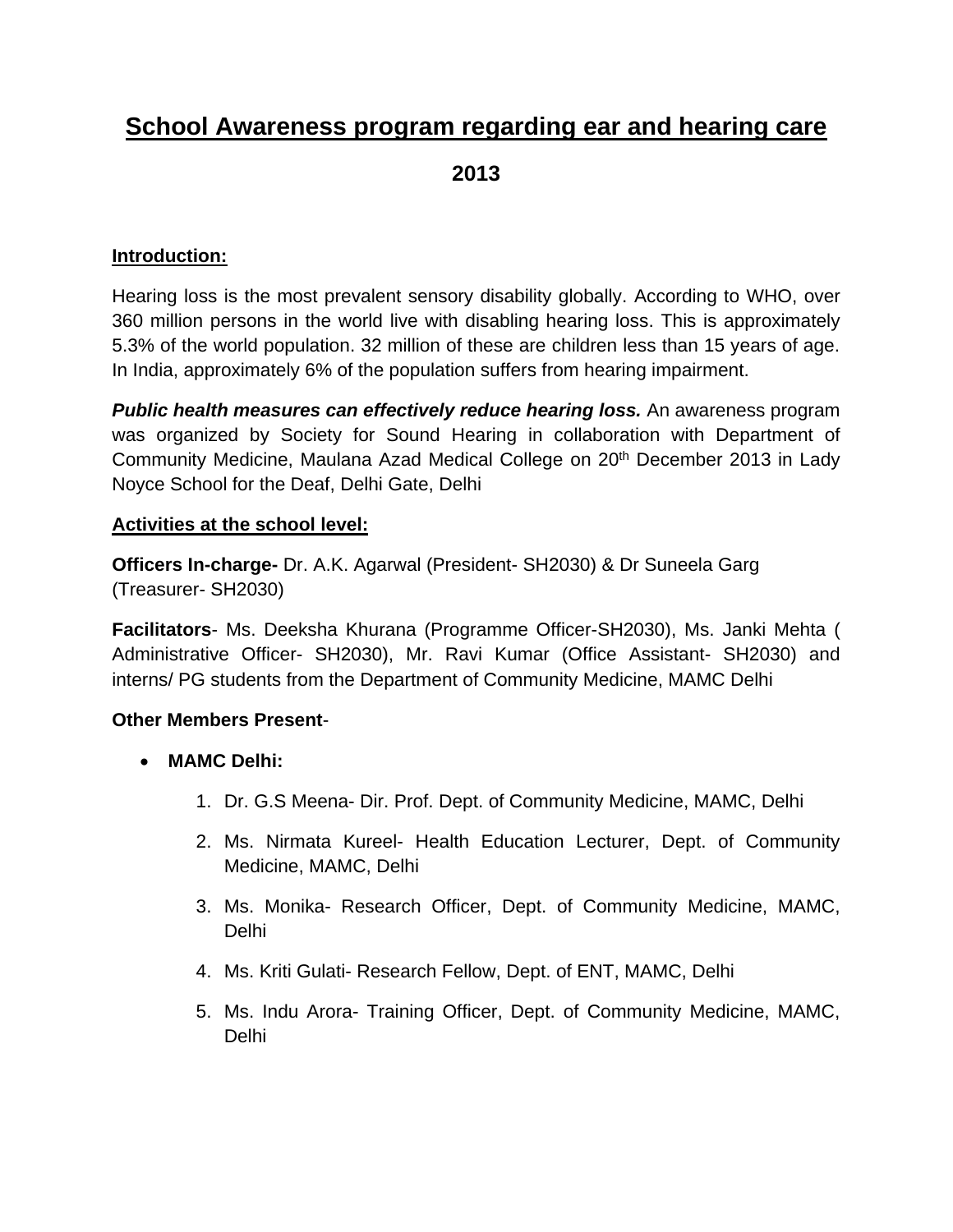- **Social Welfare Board, Delhi Govt.**
	- 1. Ms. Kiran Gandhi- Deputy Director Disability, Social Welfare Board, Delhi Govt.
	- 2. Staff members (3)

#### **CBM**

- 1. Mr. Umesh Baurai- Advocacy lead, CBM
- 2. Mr. Dinesh Rana- CBM

#### **School**

- 1. Ms. Laxmi- Principal
- 2. Ms. Sangeeta Khanna- Teacher & Coordinator
- 3. Ms. Kiran Sikri- Teacher & interpreter
- 4. Teachers and other staff of the school (40)

#### **Participants**- 400 students

*Welcome note-* A welcome note was delivered by Ms. Sangeeta Khanna (teacher) during which she welcomed the team from Maulana Azad Medical College and Social Welfare Board, Delhi Govt.

*Introduction speech*- An encouraging introductory speech was given by Dr. Suneela Garg during which she explained the objectives of the school awareness programme. She also said that the students should not let their hearing impairment come in the way of their ambitions in life.

*Short play*- Three short plays were prepared and presented by the interns and PG students of Maulana Azad Medical College. The play was presented in simple language and was presented in sign language by interpreter which made it easy to be comprehended by the students. The play highlighted the common myths and misconceptions related to ear care which are prevalent in the community. With the help of the short play the doctors were able to make the children aware about the significance of ear care and that ear problems should not be neglected. The medical treatment should only be taken from qualified ENT doctor. The play brought forward the basic perception that people have regarding the ear problems such as Ear discharge, congenital and acquired deafness and injury related hearing loss.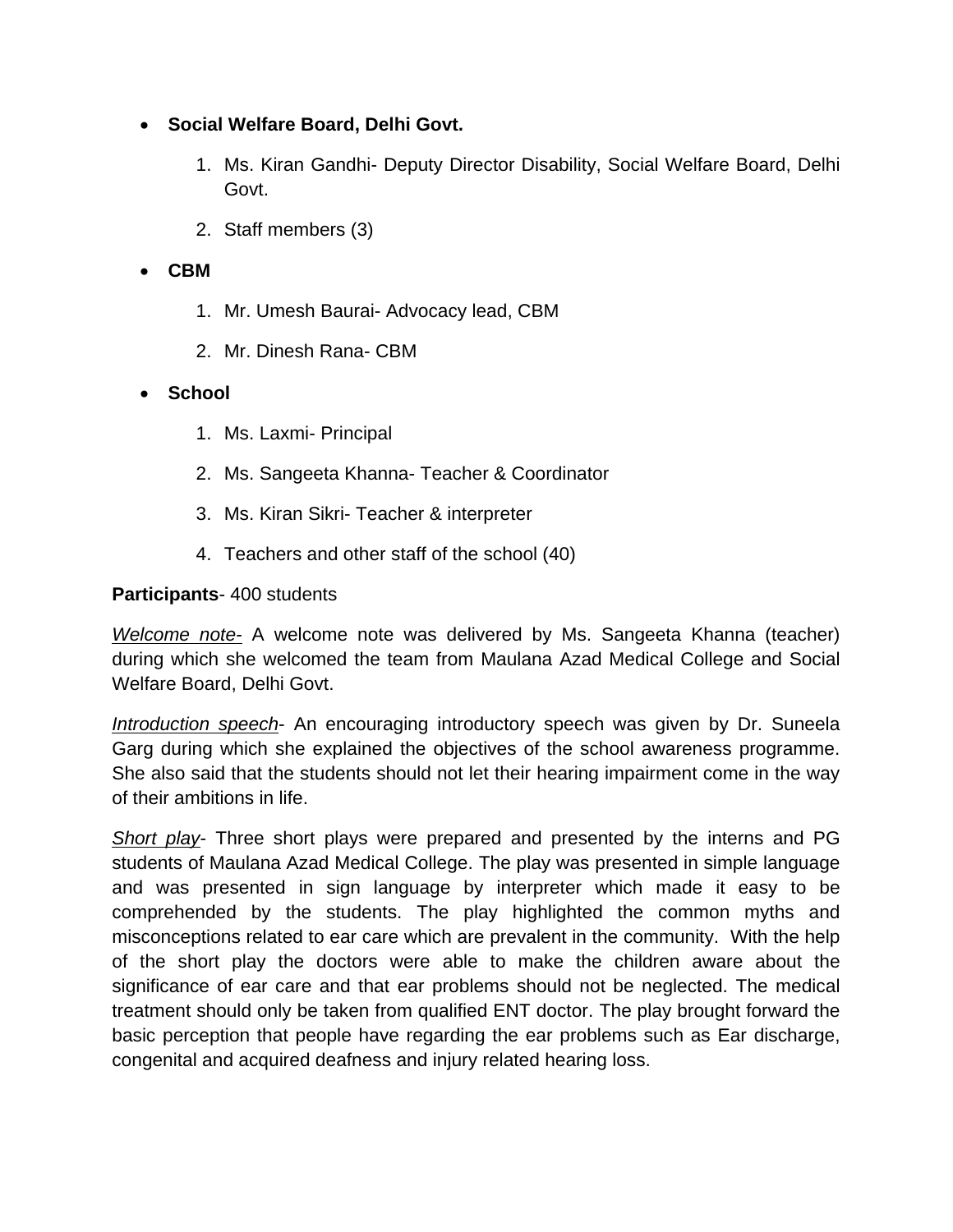*Health talk*- Dr. Anuradha from Maulana Azad Medical College gave health talk regarding possible causes of ear problems and precautions one can take to prevent ear related problems. They also emphasized on the Do's and Don'ts related to ear care. The talk highlighted the common ear problems seen in the community and the harmful effects of trying home remedies or getting unprofessional help such a getting ears cleaned by the local ear cleaners. She also explained the various milestones by which parents can recognize the signs of hearing impairment in their children.

*Quiz*- A quiz was organized by Ms. Deeksha Khurana, Ms. Janki Mehta, Ms. Kriti Gulati & Ms. Indu Arora with the aim to understand whether the students had comprehended the points that were put forward during the health talk and play. Questions were asked and a prize was given to the students who gave the right answer. The students participated in the quiz whole-heartedly and their responses were found to be satisfactory. The prizes were distributed by Dr. A.K. Agarwal, Dr. Garg, Ms. Kiran Gandhi & Ms. Laxmi.

*Address by Ms. Kiran Gandhi (Deputy Director Disability, Delhi Govt.)-* Ms. Kiran Gandhi appreciated the awareness programme organized by Sound Hearing 2030 and said that such programmes should be organized in the future as well.

*Address by Dr. A.K Agarwal (President)*- Dr. Agarwal promised his full medical support to all the students and staff of the school. He said that Maulana Azad Medical college and the society would be happy to help the students in any possible way.

*Address by Mr. Umesh Baurai-* Mr. Umesh expressed that the liasioning between society for sound hearing and social welfare board is a positive step and such collaborative activities should be taken up in the future as well.

Vote of Thanks by Ms. Laxmi (Principal)- Ms. Laxmi delivered the vote of thanks to all the dignitaries and participants.

*Questions*- The last segment was open for people to ask any questions that they may have regarding the information they received.

*Distribution of IEC material-* At the end of the awareness program, pamphlets on "ear and hearing care" and "early identification of ear problems" and posters which were developed by Society for Sound Hearing were distributed to all the attendees.

*Distribution of refreshments to students*- At the end of the awareness programme, refreshments were distributed to all the students, teachers and staff members.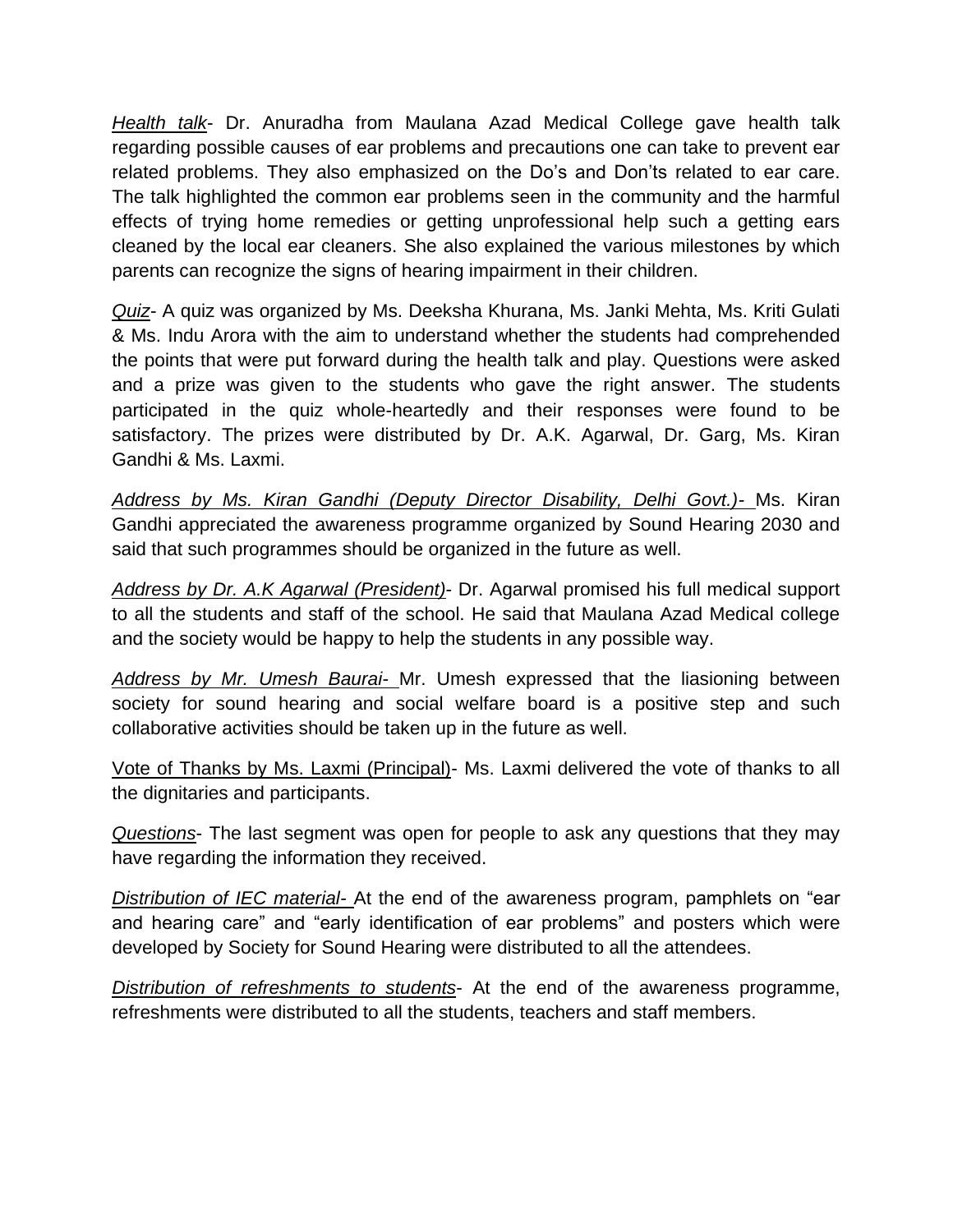

**Short play being organized by the interns of MAMC in the School**



**IEC material developed by Society for Sound Hearing displayed in the School**





**Health talk by Dr. Anuradha**



**Dr. Agarwal addressing the student <b>Student Students** Students participating in the quiz